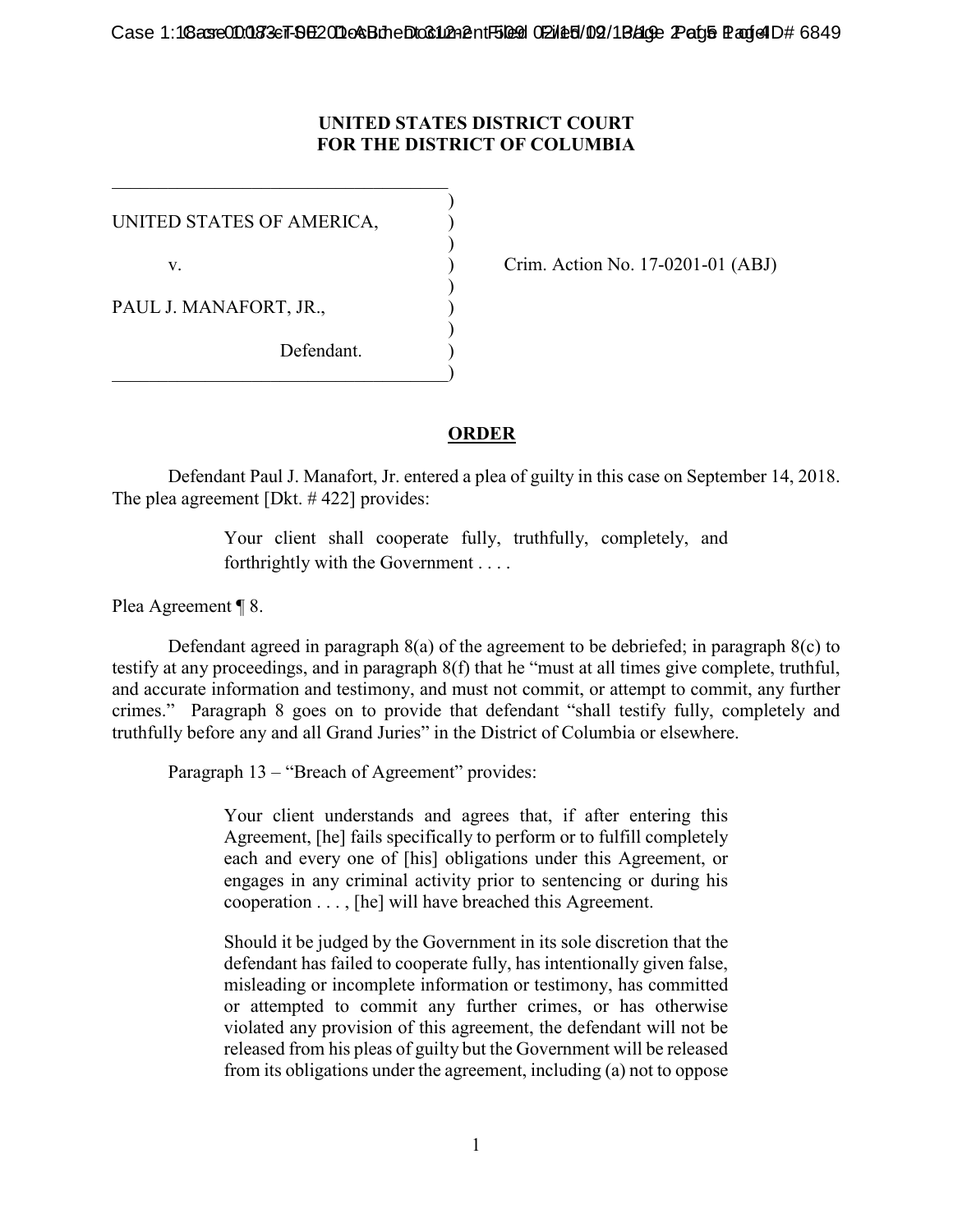the downward adjustment [to the U.S. Sentencing Guidelines calculation] for acceptance of responsibility . . . .

Your client understands that the Government shall be required to prove a breach of this Agreement only by good faith.

The defendant accepted the plea agreement; the signed acceptance on last page states, "I fully understand this Agreement and agree to it without reservation. I do this voluntarily and of my own free will, intending to be legally bound." After the plea was entered, sentencing was deferred while the defendant's cooperation was ongoing.

On November 26, 2018, the parties informed the Court in a joint status report [Dkt. # 455] that it was the government's position that the defendant had breached the plea agreement by making false statements to the FBI and Office of Special Counsel ("OSC") and that it was time to set a sentencing date. The defendant disputed the government's characterization of the information he had provided and denied that he had breached the agreement, but he agreed that in light of the dispute, it was time to proceed to sentencing. Thereafter, the government was ordered to provide the Court with information concerning the alleged breach, a schedule was established for the defense to respond, and the following submissions were made a part of the record in the case:

| December 7, 2018 | Government's Submission in Support of its Breach Determination<br>[Dkt. #461] (Sealed); [Dkt. #460] (Public)                                        |
|------------------|-----------------------------------------------------------------------------------------------------------------------------------------------------|
| January 8, 2019  | Defendant's Response to the Government's Submission in Support<br>of its Breach Determination [Dkt. $\#$ 470] (Sealed); [Dkt. $\#$ 472]<br>(Public) |
| January 15, 2019 | FBI Declaration in Support of the Government's Breach<br>Determination with accompanying exhibits [Dkt # 477] (Sealed);<br>[Dkt. $\#$ 476] (Public) |
| January 23, 2019 | Defendant's Reply to the Declaration [Dkt. $\#$ 481] (Sealed);<br>[Dkt. $\#$ 482] (Public)                                                          |

The Court held a sealed hearing on February 4, 2019, and the parties each filed post-hearing submissions. *See* Def.'s Post-Hearing Mem. [Dkt. # 502] (Sealed), [Dkt. # 505] (Public); Government's Suppl. [Dkt. # 507] (Sealed).

It is a matter of public record that the Office of Special Counsel has alleged that the defendant made intentionally false statements to the FBI, the OSC, and/or the grand jury in connection with five matters: a payment made by Firm A to a law firm to pay a debt owed to the law firm by defendant Manafort; co-defendant Konstantin Kilimnik's role in the obstruction of justice conspiracy; the defendant's interactions and communications with Kilimnik; another Department of Justice investigation; and the defendant's contacts with the current administration after the election. The parties are agreed that it is the government's burden to show that there has been a breach of the plea agreement, but to be relieved of its obligations under the agreement, it must simply demonstrate that its determination was made in good faith. Plea Agreement ¶ 13.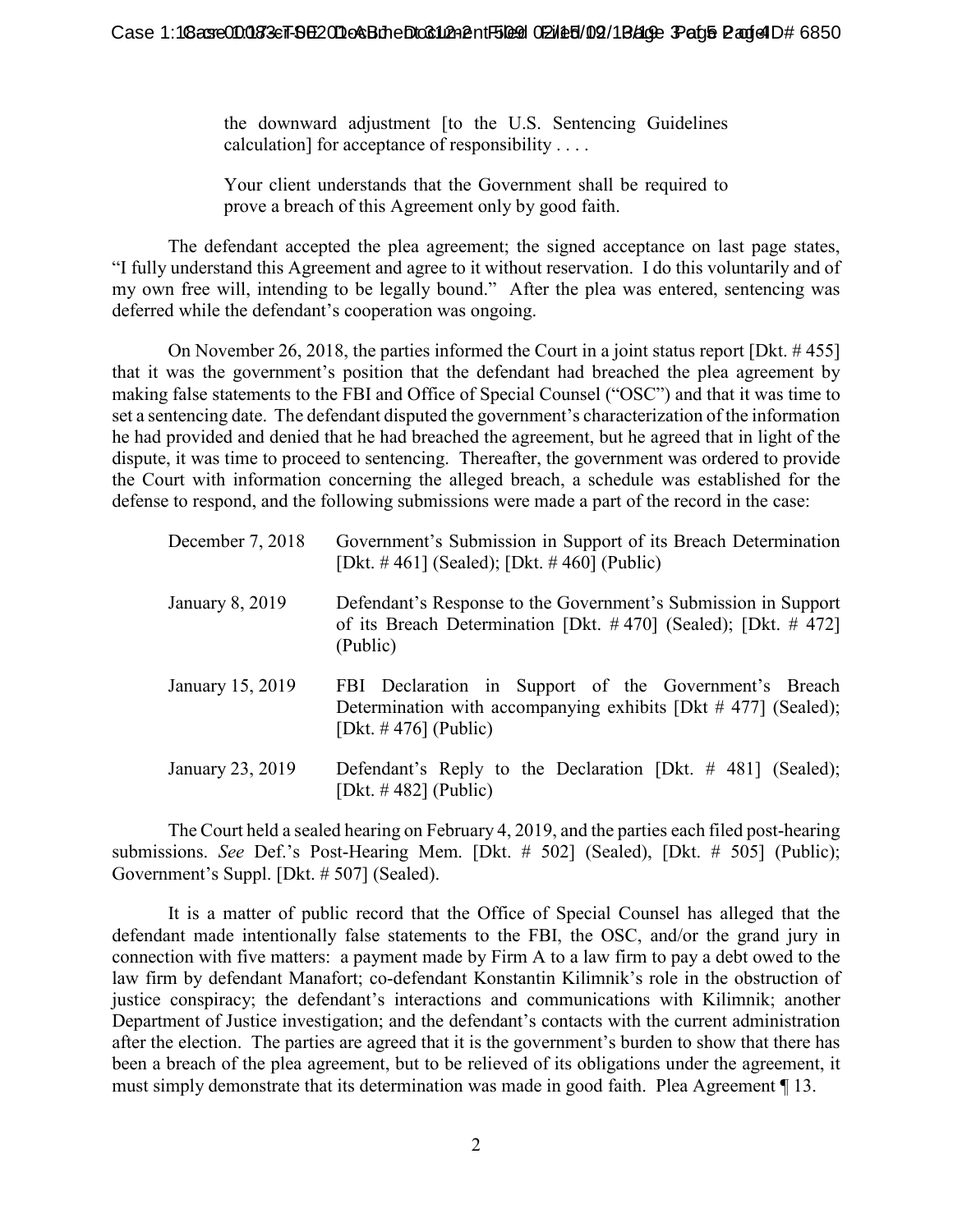## Case 1:18 asse 00083 eT-96 2010 eSt die Drocklikhent Blood 02/18/2019 August 2 Page Bag of D# 6851

In its January 8, 2019 response to the breach allegations, the defense stated that "given the highly deferential standard that applies to the Government's determination," Def.'s Resp. [Dkt. #472] at 2, it was not challenging the assertion that the determination was made in good faith. And, in response to a question posed by the Court at a status hearing held on January 25, 2019, the defendant conceded that that the determination was made in good faith. Tr. of Hearing (Jan. 25, 2019) [Dkt. # 500] at 13.

In light of the defendant's concession, and based upon the Court's independent review of entire record, including: all of the pleadings listed above and the supporting exhibits; the facts and arguments placed on the record at the hearing held on February 4, 2019; and the post-hearing submissions, the Court ruled at the hearing held on February 13, 2019 that the Office of Special Counsel made its determination that the defendant made false statements and thereby breached the plea agreement in good faith. Therefore, the Office of Special Counsel is no longer bound by its obligations under the plea agreement, including its promise to support a reduction of the offense level in the calculation of the U.S. Sentencing Guidelines for acceptance of responsibility.

But that is not the only question before the Court to decide. The question remains whether the defendant made intentionally false statements in connection with the five matters that have been identified by the Office of Special Counsel. The answer bears upon the applicability of certain provisions of the Sentencing Guidelines, in particular, the adjustment for acceptance of responsibility, and it bears more generally on the Court's assessment of the factors set forth in the sentencing statute, 18 U.S.C. § 3553(a). The parties are agreed that the government is bound to prove facts that bear on the application of the Guidelines by a preponderance of the evidence.

Based upon its consideration of the entire record and the arguments of counsel at the hearing of February 4, 2019, for the reasons stated on the record at the continuation of the sealed hearing on February 13, 2019, the Court made the following additional findings:

- I. OSC has established by a preponderance of the evidence that defendant intentionally made false statements to the FBI, the OSC, and the grand jury concerning the payment by Firm A to the law firm, a matter that was material to the investigation. *See United States v. Moore*, 612 F.3d 698, 701 (D.C. Cir. 2010).
- II. OSC has failed to establish by a preponderance of the evidence that on October 16, 2018, defendant intentionally made false statements concerning Kilimnik's role in the obstruction of justice conspiracy.
- III. OSC has established by a preponderance of the evidence that the defendant intentionally made multiple false statements to the FBI, the OSC, and the grand jury concerning matters that were material to the investigation: his interactions and communications with Kilimnik.
- IV. OSC has established by a preponderance of the evidence that on October 5, 2018, the defendant intentionally made false statements that were material to another DOJ investigation.